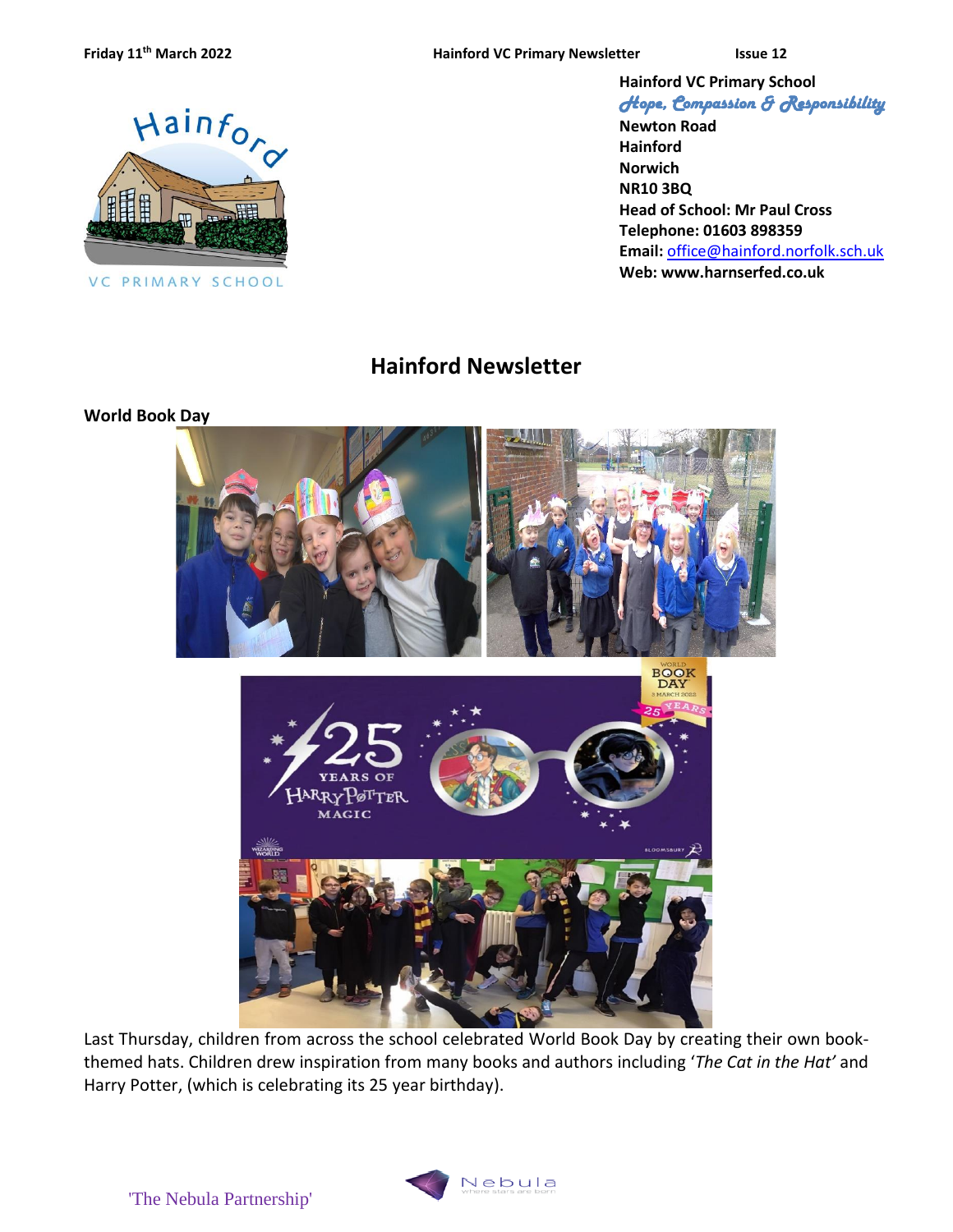#### **Comic Relief**

This will take place next Friday (18<sup>th</sup> March). We have planned a wide range of fun activities taking place, (some of which are shown below). Please ensure that whatever children decide to wear, it is suitable for a full day at school. Class 2's PE will now take place on Wednesday and Thursday next week.



# Winners get prizes!

# **The 'Value for Life' this half-term is: Trust**

A Christian Perspective on Trust:

*Trust is the basis of all stable relationships, including a person's relationship with God. It is rooted in truth, and will grow through consistent experiences of reliability and integrity. God's commitment to humanity is seen in his willingness to trust ordinary people with the carrying out of his purposes through history (Values for Life).* As a school, we will be showing children how to have trust in others. We will explore how we can rebuild trust if lost and how different kinds of trust work in our school community and the wider world.

If any members of the wider school community can offer any ideas, or wish to celebrate an example of your child demonstrating this value at home, then please contact Mr Cross.

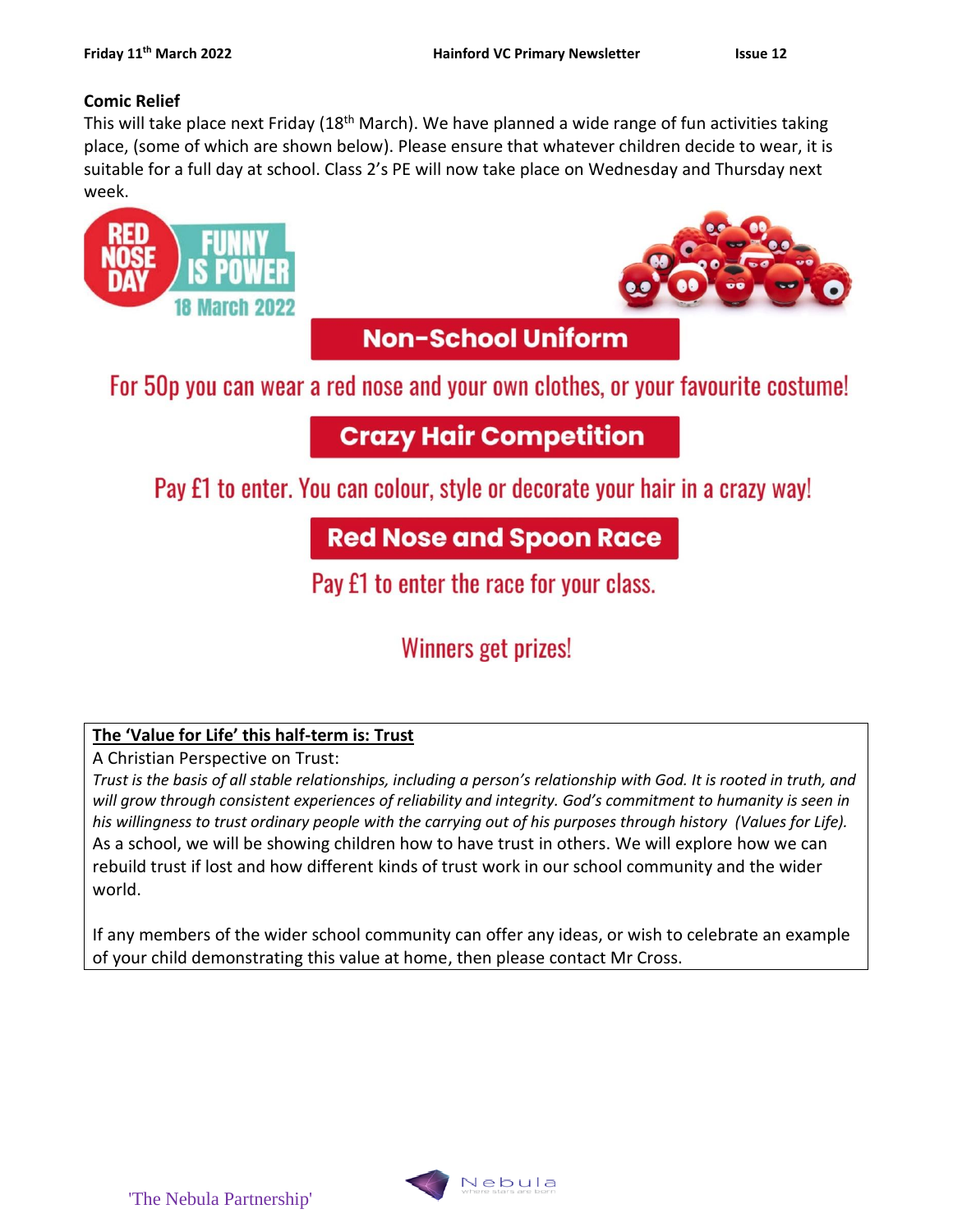# **Let's Celebrate!**

| Friday             | <b>Star Award</b>                          | <b>Values Award</b>                                     |
|--------------------|--------------------------------------------|---------------------------------------------------------|
| 11th March         |                                            | <b>Trust</b>                                            |
| Class 1            | Tobie - fantastic contributions in         | <b>Charlotte S</b> – showing that you can be trusted to |
|                    | our topic work                             | help the class every morning                            |
| Class <sub>2</sub> | Michael $-$ great maths work on            | <b>Pippin</b> $-$ showing trust in himself with his     |
|                    | telling the time                           | independent writing                                     |
| Class <sub>3</sub> | $\textsf{Tay}-an$ amazing piece of writing | <b>Theodora</b> $-$ being a trusted friend and pupil    |
|                    |                                            |                                                         |

# Alterations/Updates in blue

- *Singing club every Thursday and Friday lunchtimes*
- *Study Club for class 2 and 3 on Thursdays 3pm to 4pm (letters sent 14.01.22)*

# **Spring Term**

# **March**

11th NPSAA cross country race 6 (Catton Park) (*Selected pupils only)* 18<sup>th</sup> Comic Relief (Red Nose Day) 25<sup>th</sup> Mother's Day shop run by the PTA 30<sup>th</sup> Reception weight / height check

# **April**

1<sup>st</sup> (Fri) Final day of the Spring Term

# **Easter (Mon 4th April to Tues 19th)**

# **Summer Term**

# **April**

 $19<sup>th</sup>$  INSET training – school closed to pupils

20<sup>th</sup> (Wed) School reopens to pupils

WB 25<sup>th</sup> Bikeability training for years 5 and 6